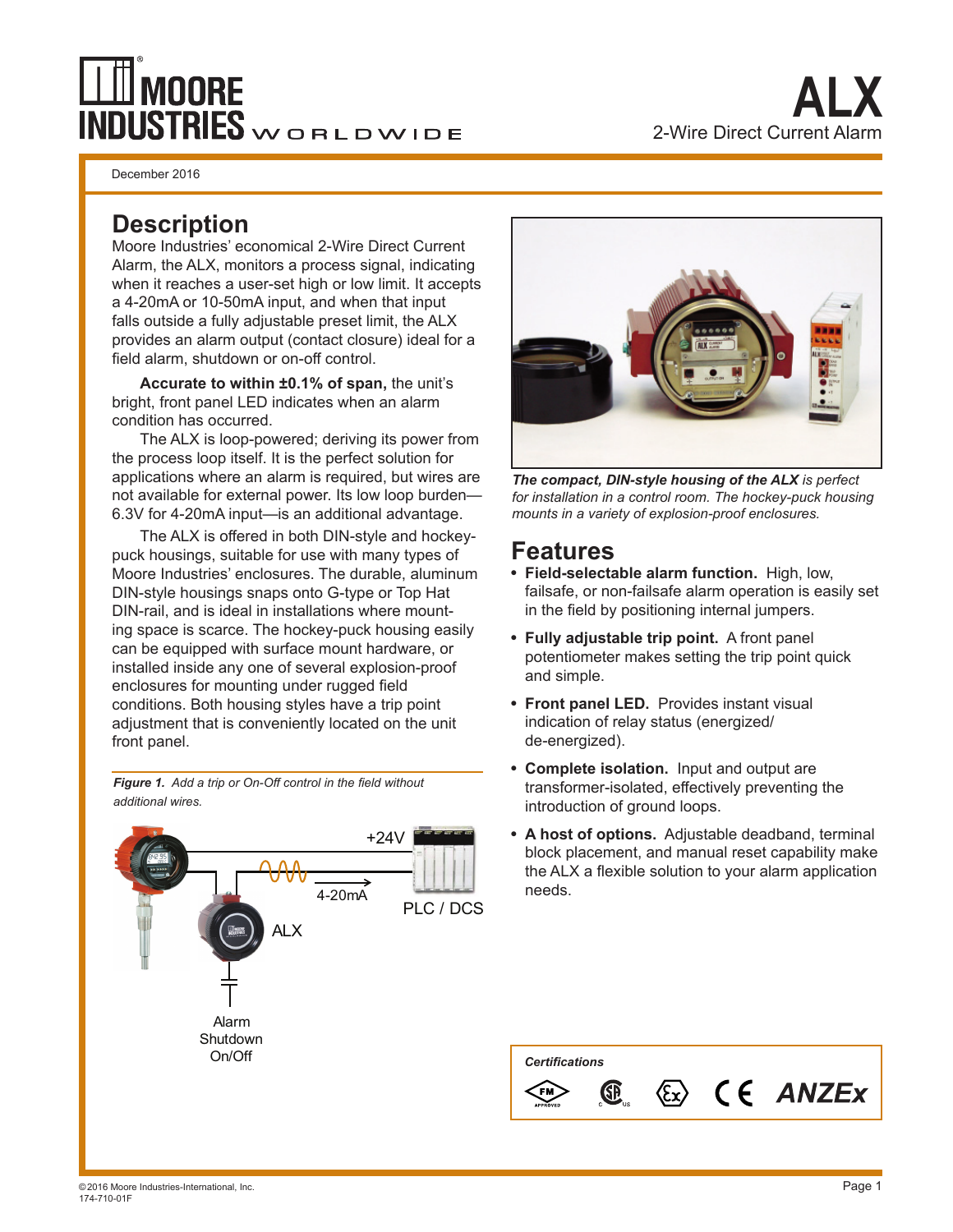### **Specifications**

| Performance Repeatability: Trip point<br>repeats to within $\pm 0.1\%$ of<br>full span<br>Dead Band: 1% of span,<br>standard, adjustable<br>deadband available with -AD<br>option<br><b>Response Time: 50msec.</b><br>typical<br><b>Isolation:</b> 500Vrms, minimum | <b>Performance RFI/EMI Protection:</b><br>(continued) Trip point error will be less than<br>0.1% when exposed to 30V/m<br>RF field strength at popular<br>radio frequencies<br>Ambient Range: -18°C to +65°C<br><b>Temperature</b> ( $0^{\circ}$ F to +150 $^{\circ}$ F)<br>Ratings Effect: ±0.018% per °C<br>change $(\pm 0.01\%$ per $\degree$ F) | <b>Adjustments</b> Front panel, multi-turn<br>potentiometer adjusts trip<br>point from 0 to 100% of<br>span; Internal, solderless<br>jumper selects normally<br>open or normally closed<br>contacts<br><b>Indicators</b> Front panel LED is lit<br>when internal, solid-state<br>relay is energized |
|---------------------------------------------------------------------------------------------------------------------------------------------------------------------------------------------------------------------------------------------------------------------|-----------------------------------------------------------------------------------------------------------------------------------------------------------------------------------------------------------------------------------------------------------------------------------------------------------------------------------------------------|-----------------------------------------------------------------------------------------------------------------------------------------------------------------------------------------------------------------------------------------------------------------------------------------------------|
|                                                                                                                                                                                                                                                                     |                                                                                                                                                                                                                                                                                                                                                     | <b>Weight</b> $25$ g $(8$ oz)                                                                                                                                                                                                                                                                       |

#### **Ordering Information**

| <b>Unit</b>                                                                                                                                                        | <b>Input</b>      | <b>Output</b>                                                                                                                                                                                                                                                                                                                          | <b>Power</b>                                                                                                                                | <b>Options</b>                                                                                                                                                                                                                                                                                                                                                                                                                                                                                                                                                                                                                                                  | <b>Housing</b>                                                                                                                                                                                                                                                                                                                                                                                                                                                                                                                                                                                                                                                                                                                                                                                                                                                                                                                                                                                                                                                                                                                                                                                                                                                                                                                                                                                                                  |  |
|--------------------------------------------------------------------------------------------------------------------------------------------------------------------|-------------------|----------------------------------------------------------------------------------------------------------------------------------------------------------------------------------------------------------------------------------------------------------------------------------------------------------------------------------------|---------------------------------------------------------------------------------------------------------------------------------------------|-----------------------------------------------------------------------------------------------------------------------------------------------------------------------------------------------------------------------------------------------------------------------------------------------------------------------------------------------------------------------------------------------------------------------------------------------------------------------------------------------------------------------------------------------------------------------------------------------------------------------------------------------------------------|---------------------------------------------------------------------------------------------------------------------------------------------------------------------------------------------------------------------------------------------------------------------------------------------------------------------------------------------------------------------------------------------------------------------------------------------------------------------------------------------------------------------------------------------------------------------------------------------------------------------------------------------------------------------------------------------------------------------------------------------------------------------------------------------------------------------------------------------------------------------------------------------------------------------------------------------------------------------------------------------------------------------------------------------------------------------------------------------------------------------------------------------------------------------------------------------------------------------------------------------------------------------------------------------------------------------------------------------------------------------------------------------------------------------------------|--|
| <b>ALX</b>                                                                                                                                                         | 4-20mA<br>10-50mA | <b>Field Selectable</b><br>using internal,<br>solderless jumpers<br>H1 High alarm,<br>failsafe (factory<br>default)<br>L1 Low alarm.<br>failsafe<br>H2 High alarm,<br>non-failsafe<br>L2 Low alarm,<br>non-failsafe<br>All alarm settings<br>are configurations of<br>a SPST, solid-state<br>relay rated for 1.5A@<br>120Vac or 125Vdc | 6.3VLP 6.3V<br>loop-powered<br>from input side<br>of 4-20mA<br>loop<br>7.0VLP 7.0V<br>loop-powered<br>from input side<br>of 10-50mA<br>loop | -AD Adjustable<br>deadband: external<br>potentiometer adjusts<br>deadband from<br>1 to 25% of span<br>-FA Front-mounted<br>terminals (DIN housing<br>$only)$ *<br>-LVDC Low voltage<br>output switches 24Vdc<br>(solid-state relay;<br>standard unit switches<br>120Vac)<br>-MR Manual Reset;<br>terminals on front panel<br>to reset tripped alarm<br>(not available with -AD<br>option; units equipped<br>with -MR do not have<br>field selectable output)<br>-RA Rear-mounted<br>terminals (DIN housing<br>$only)*$<br>-RTB Removable<br>terminal block (DIN<br>housing only)<br>*If neither option is<br>specified, the terminals<br>will be mounted on the | <b>DIN</b> Aluminum DIN-style housing mounts on<br>32mm G-type (EN50035) and 35mm Top Hat<br>(EN50022) rails<br>HP Hockey-puck housing with spring clips for<br>mounting in an explosion-proof enclosure<br>FL HP housing with flanges for mounting on<br>3-1/2 in. relay track)<br>BH2NS* (*) or (‡) Aluminum 2-Hub, Explosion-Proof<br>enclosure with two, 1/2-inch NPT entry ports and a<br>solid cover<br><b>BH2TS*</b> (*) or ( $\uparrow$ ) Aluminum 2-Hub, Explosion-Proof<br>enclosure with two, 3/4-inch NPT entry ports and a<br>solid cover<br>BH2MS* (*) or ( $\pm$ ) Aluminum 2-Hub, Explosion-Proof<br>enclosure with two, M20 x 1.5 entry ports and a<br>solid cover<br>BH3NS* (*) or ( $\ddagger$ ) Aluminum 3-Hub, Explosion-Proof<br>enclosure with three, 1/2-inch NPT entry ports and a<br>solid cover<br>BH3TS* (*) or (±) Aluminum 3-Hub, Explosion-Proof<br>enclosure with two, 3/4-inch NPT side-entry ports,<br>one 1/2-inch NPT bottom-entry port, and a solid cover<br>BH3MS* (*) or (±) Aluminum 3-Hub, Explosion-Proof<br>enclosure with two, M20 x 1.5 side-entry ports, one<br>1/2-inch bottom-entry port, and a solid cover<br>SB2NS* (*) or ( $\pm$ ) 316 Stainless Steel 2-Hub,<br>Explosion-Proof enclosure with two, 1/2-inch NPT<br>entry ports and a solid cover<br><b>SB2MS*</b> (*) or ( $\uparrow$ ) 316 Stainless Steel 2-Hub,<br>Explosion-Proof enclosure with two, M20 x 1.5 entry |  |
| <b>Ordering Information</b>                                                                                                                                        |                   |                                                                                                                                                                                                                                                                                                                                        |                                                                                                                                             | front of the unit                                                                                                                                                                                                                                                                                                                                                                                                                                                                                                                                                                                                                                               | ports and a solid cover<br>* Either A or E suffix (comes supplied with 2" pipe mount                                                                                                                                                                                                                                                                                                                                                                                                                                                                                                                                                                                                                                                                                                                                                                                                                                                                                                                                                                                                                                                                                                                                                                                                                                                                                                                                            |  |
| To order, use the bold face data from the Ordering<br>Specifications section of the table above. An<br>example of a typical ALX model number is<br>provided below. |                   |                                                                                                                                                                                                                                                                                                                                        |                                                                                                                                             |                                                                                                                                                                                                                                                                                                                                                                                                                                                                                                                                                                                                                                                                 | hardware)<br>A suffix indicates ANZEx/TestSafe (Ex d)<br>Flameproof approvals (i.e. BH2MGA)<br>E suffix indicates ATEX (Ex d and tb) Flameproof<br>approvals (i.e. BH2MGE)<br><b>‡P</b> suffix indicates enclosure comes equipped with base plate<br>and U-bolts for mounting on a 2-inch pipe (i.e. BH2NGP)<br>See BH, SB and D-BOX Datasheets for additional information.                                                                                                                                                                                                                                                                                                                                                                                                                                                                                                                                                                                                                                                                                                                                                                                                                                                                                                                                                                                                                                                     |  |
|                                                                                                                                                                    |                   |                                                                                                                                                                                                                                                                                                                                        |                                                                                                                                             |                                                                                                                                                                                                                                                                                                                                                                                                                                                                                                                                                                                                                                                                 | Note: There is an LED on the Hockey-Puck field-mount unit. You<br>can use the Glass Cover on the BH or SB so you can view the<br>LED. Change S to G, like BH2NG or SB2NG.                                                                                                                                                                                                                                                                                                                                                                                                                                                                                                                                                                                                                                                                                                                                                                                                                                                                                                                                                                                                                                                                                                                                                                                                                                                       |  |

**When ordering, specify:** Unit / Input / Output / Power / Options [Housing] **Model number example:** ALX / 4-20MA / H1 / 6.3VLP / -AD [BH2NS]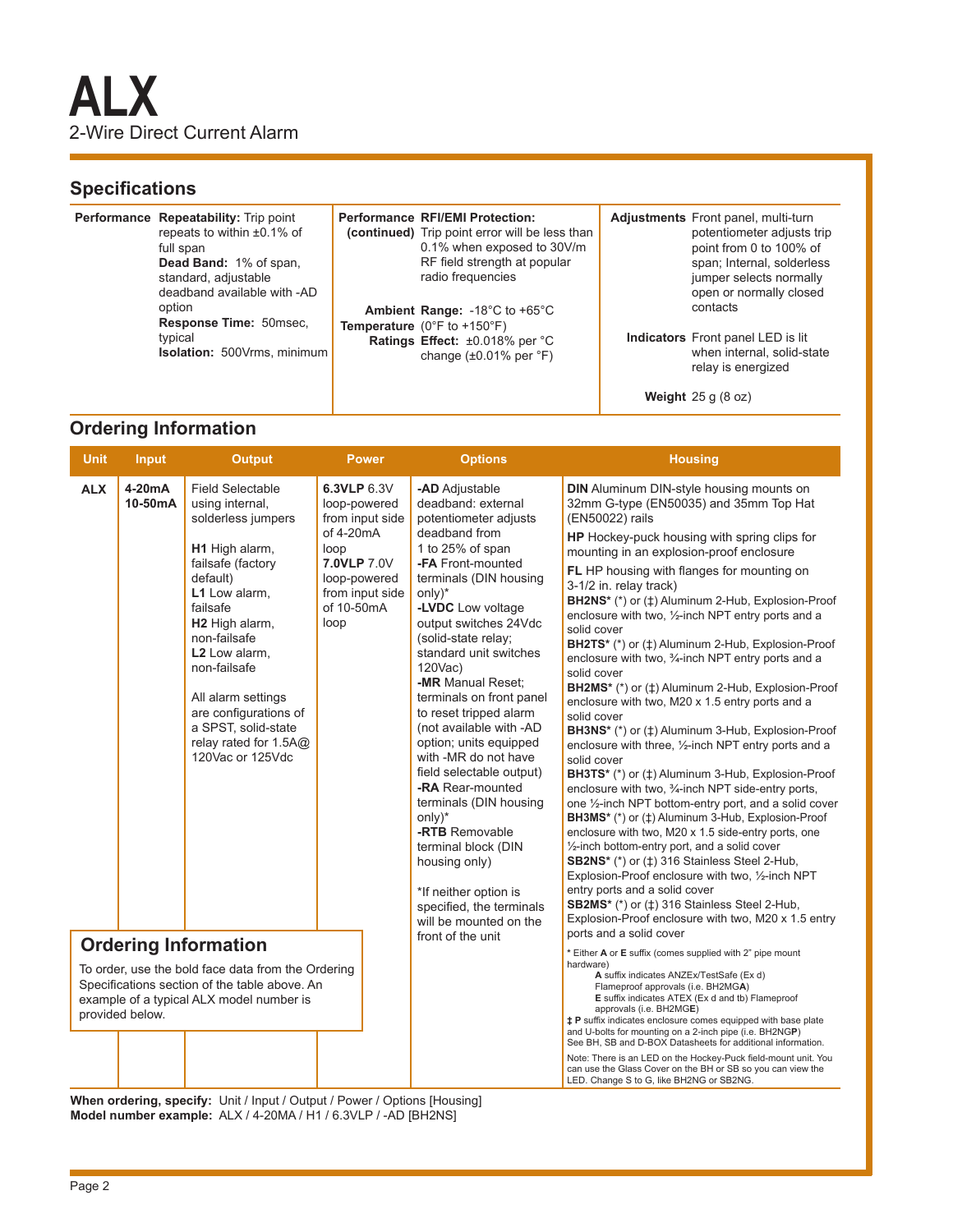



*Figure 2. Dimensions of the ALX in the BH2 explosion-proof enclosure.*

![](_page_2_Figure_3.jpeg)